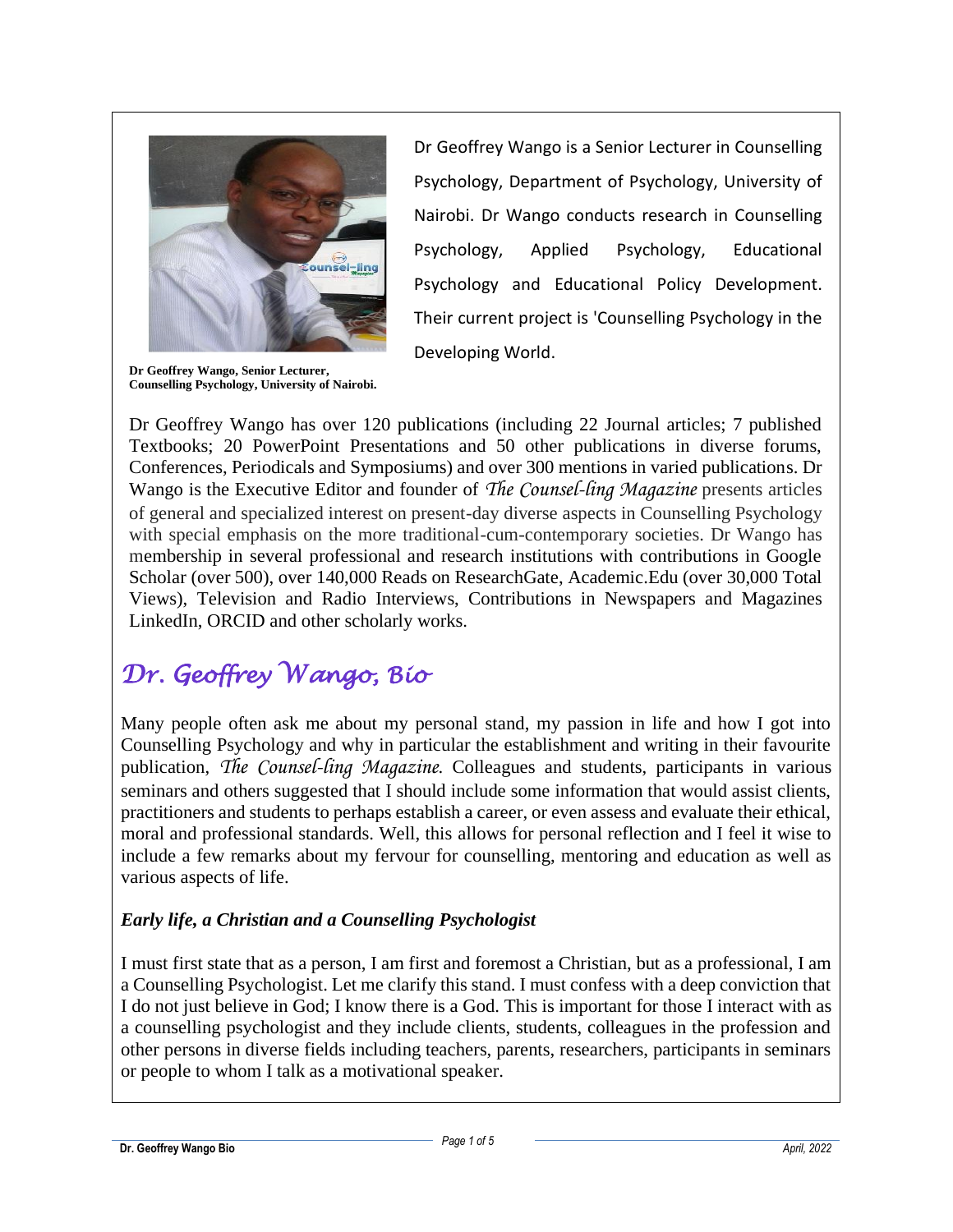I was born and brought up in Kenya. I schooled in the village at Githiga Primary School (Kiambu, Kenya), then Kagumo High School (Nyeri, Kenya) before I joined Kenyatta University (Nairobi, Kenya) and the University of Birmingham (Birmingham, United Kingdom). Indeed, I am proud of the knowledge gained in numerous ways. For instance, I was highly privileged to work in the Ministry of Education (Nairobi, Kenya) at the Headquarters where I gained immense knowledge, skills and experience and now I am proud to be a Senior Lecturer in Counselling Psychology at the University of Nairobi (Nairobi, Kenya). I have travelled to various countries including Ethiopia, Italy, Malawi, Senegal, Switzerland, Tanzania, Uganda, the United Kingdom and Zambia. *The Counsel-ling Magazine* is in line with my professional growth and development.

#### *Appreciating others and being virtuous, a little sunshine every day …*

My education and training include my interaction with people of a different faith (religion), gender, political and cultural orientation, ethnic or racial background, colour, position, education status, variety of careers and life occupations as well as all other aspects of our life. This has made me learn to deeply appreciate people and accept others, their opinion, ideas, beliefs and values and convictions. The Ministry of Education is a large community consisting of pupils and students, teachers, parents, various stakeholders, government departments and community members with several institutions that include primary and secondary schools, colleges and universities. Education and schools have numerous activities and programmes and hence I gained immense experience. Similarly, the University of Nairobi is a highly esteemed academic institution that engages in teaching and research and consultancy in order to enhance the communities' capacity for development.

I have embraced certain core principles, especially, integrity, team spirit, confidentiality and innovativeness and human values of beauty, love and justice although my virtues, professionalism and morals remain intact. I keep growing older, worldlier and hopefully ever wiser. I am a father and a husband as well I have personal and social responsibilities and increasingly higher expectations.

#### *Counselling, the helping profession*

It is important to know that as human beings, our growth and development are constructed through human interaction, communication and contact. This enables us to organise our inner selves, our World, including our beliefs and ideas, personalities and career. Nonetheless, life has its highs and lows; it has its great moments as well as challenges, uncertainties and fears. As a result, we make merry and get happy, we find love and are bound heart and soul, while at other times we are heartbroken, we suffer pain and anguish, we thirst, we are filled just as we face hardship and disappointment; we are sometimes bruised but also, we are blessed and must strive to be happy. We must not be cynical about the events of this World or treat certain events as an enigma. Suffering occurs when we love ourselves too much when we want other people to love us as much and in the same way that we imagine we want to be loved, and not in the way that we love. In my own view, joy and happiness, suffering and tragedy happen as part of life but not as a punishment. But again, my view is that love should manifest itself, and respect must be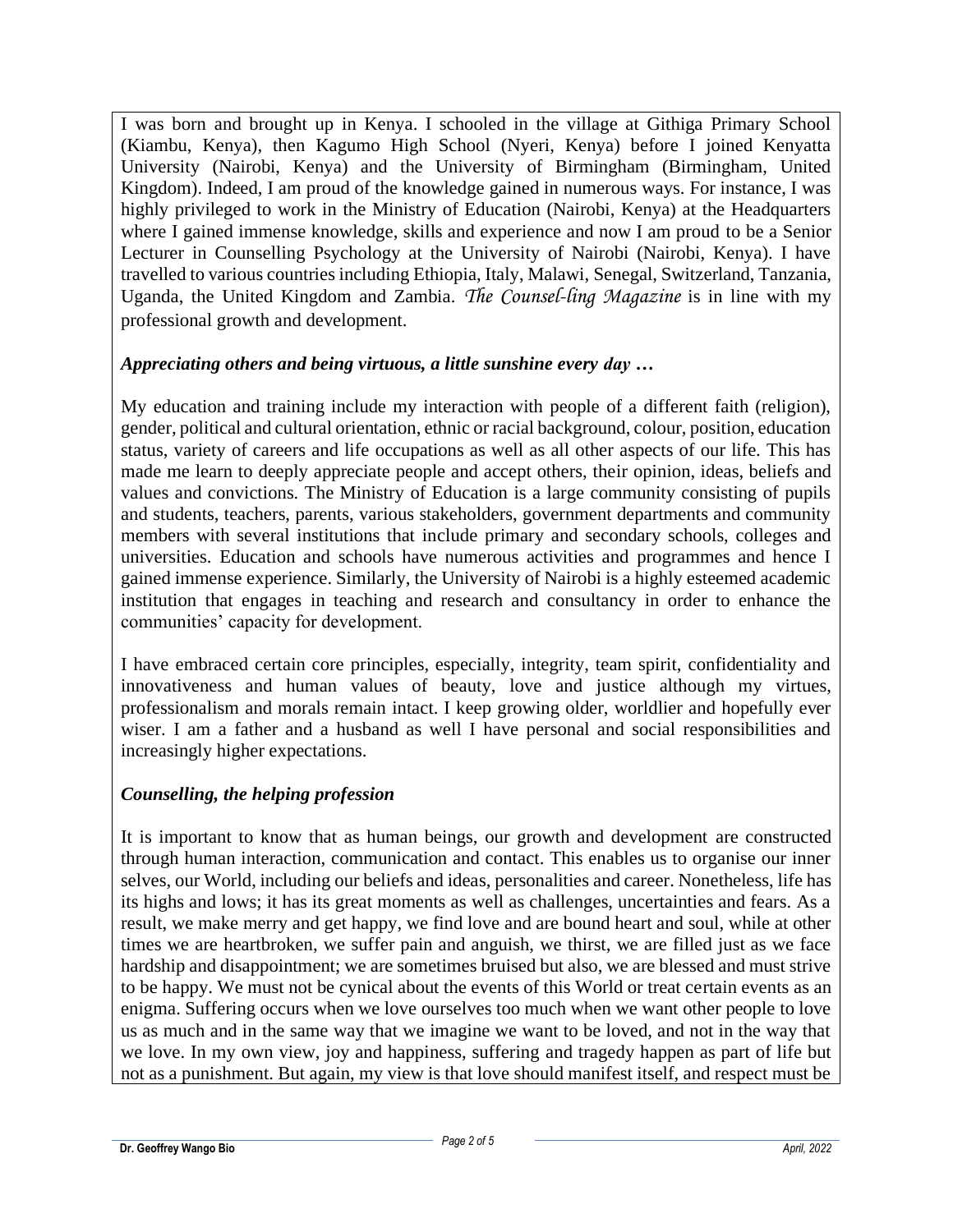earned, not by demand but naturally because we deserve it from our own work and intentions. As human beings, we must be intrinsically motivated and this will then be manifested in our actual living. Subsequently, *The Counsel-ling Magazine* aims to inspire people to live a positive quality of life.

For me, Counselling Psychology is a profession that should be an opportunity for us to reflect on our standing in relation to ourselves and others so that we can develop and live fulfilling lives. Throughout life, we are happy, we find contentment in various ways but we also face certain challenges. Consequently, if counselling would enable people to cope more effectively with their lives and circumstances better, we should provide opportunities, clues and information to people in a bid for a more fulfilling life. That sustenance and/or psychosocial support, sometimes re-education could include information, spiritual nourishment, financial and business acumen and moral esteem, as well as raise their self-concept thus uplifting their lives. As a professional I have an informed understanding of the contemporary World, contrasting opinions and current understanding of people and human behaviour and these ideas and opinions are expressed in *The Counsel-ling Magazine*. This is because I am convinced that as human beings, we must be inimitable.

Life is a pilgrimage through the World where we ultimately learn that our heart is at the service of God, others and self in that order. There are instances when we are lifted and humbled and our pride gives way. The unexpected also does happen and life can crumble and we are not always prepared for everything in life. The disasters, as well as momentous happy moments of life, force us to reassess ourselves and to always seek a purpose for ourselves and others. In all these, our past goes with us, but the more we free ourselves from pain and hurts in form of facts and emotions, the more we realize that the present has space and vast space, waiting to be filled up with a future overflowing with more love and life's joy. I still gladly mention that the self is able to develop to the fullest sense by taking in the community and/or social group as a member of a generalised order as well as the feelings and attitudes of others towards the self. This in essence enhances overall growth and development and hence *The Counsel-ling Magazine*.

## *My life philosophy*

My own philosophical orientation is strongly influenced by the Christian philosophy and principles of humanness. I consciously draw techniques on person-centred therapy due to the emphasis on the individual whom I am convinced can re-enact their lives in many ways, just as I respect and applaud the communal us-ness. In addition, I highly value and derive many techniques from cognitive behavioural therapy. This is because we must learn to focus on how our thinking affects our feelings and actions, and just well interact with others. Rationalisation is also an opportunity for self-reflection. A related conviction in me is that people should be provided with an opportunity and coupled with counsel, as this is empowering to people.

I love seconds; they fly, I hate minutes; the moment you turn, it is gone, I loathe hours; they appear to drag for an hour then you realize it is gone, days are awful; they go on to the end of the year and it is all over as we welcome a new year, then more years and forevermore. I dread looking at a watch so I don't wear any! The great pretence that is since you can always check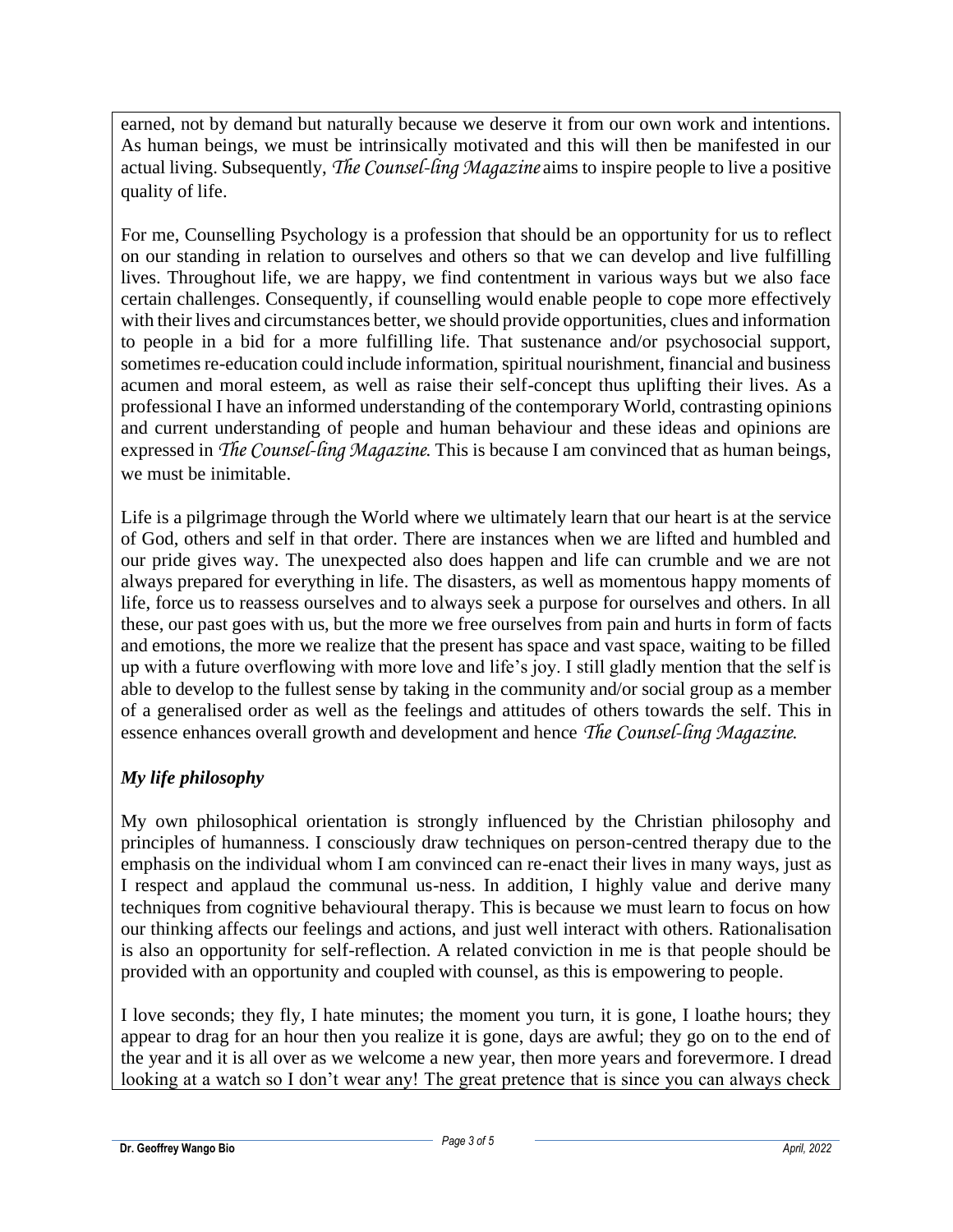the time on the phone, computer and hanging clocks! Certainly, there is a need for everyone to plough back what they learn in life. This includes setting realistic goals for our World. Therefore, I do not ignore past experiences especially when they overwhelming affect our emotions and behaviour. Subsequently, it is an acceptance that our past and present shape our development and behaviour. Even as a counsellor practitioner, there are many aspects that influence our lives, and I hasten to add and as well agree, also on faith. Sometimes faith will deliver, and sometimes faith will sustain. Thus, I admire Sir Winston Churchill's words:

*Every day you may make progress. Every step may be fruitful. Yet there will stretch out before you an ever-lengthening, ever-ascending, ever-improving path. You know you will never get to the end of the journey. But this, so far from discouraging, only adds to the joy and glory of the climb.*

Faith is therefore important and as counsellors, we ought to respect it as more studies are conducted in this and certain other aspects of our lives. In addition, we too must walk the audacious journey to the apex of our lives, to power our personal ambitions but not by trending on others. We must be safeguarded by integrity, competence, education and (professional) training, experience and skills, but not ethnicity, racism, biased gender inclination or affiliations or biased political innuendos. Instead, counsellors and other social workers must deal with the client holistically. Let us, therefore, set an example and then turn to others, their situation or circumstances and assist them as competent practitioners so that they too can find their own place in life and society. An understanding of self, another, others, community, nation and the World is what it means to be a human being and for a professional counsellor.

### *What else can I say ...*

It always comes as a surprise to many people who think I am so social to know that I am also quite reserved and private. I actually spend a lot of time alone reading and writing, exercising, listening to the radio and watching television. I hardly go out at night since I do not drink anyway. I love listening to music, watching movies and listening keenly to educative programmes I am excited by comedies and cartoons and I read and write for hours on end. *The Counsel-ling Magazine* has taken me to far greater heights than I would personally have imagined.

My favourite reads include *Psychology Today* which has a focus on psychology; *Counselling Today* by the American Counselling Association; and, *PsyPost*, a website dedicated to reporting the latest research on psychology, psychiatry, neuroscience, sociology, and similar fields. The Holy Bible is my life and spiritual stimulation. My topmost books include writings by Chinua Achebe, Ngugi *wa* Thiong'o, and Barack Obama and I certainly enjoyed the book by Michele Obama. I read columns in the Sunday Nation (Kenya) including Chris Hart on *Relationships*, and Yusuf Dawood, *Surgeon's Diary*. I keep time and I am punctual to the extent that some people consider me a bit of a nuisance. I am aware that I am sometimes too analytical, but tactful. As a friend, I care, I am committed and I place my friends and colleagues as invaluable. I am excited that I'm meticulous and adhere to deadlines strictly. At the beginning and end of the day, I say a prayer to God. Even for me, I walk steadfastly with God till He takes me away.